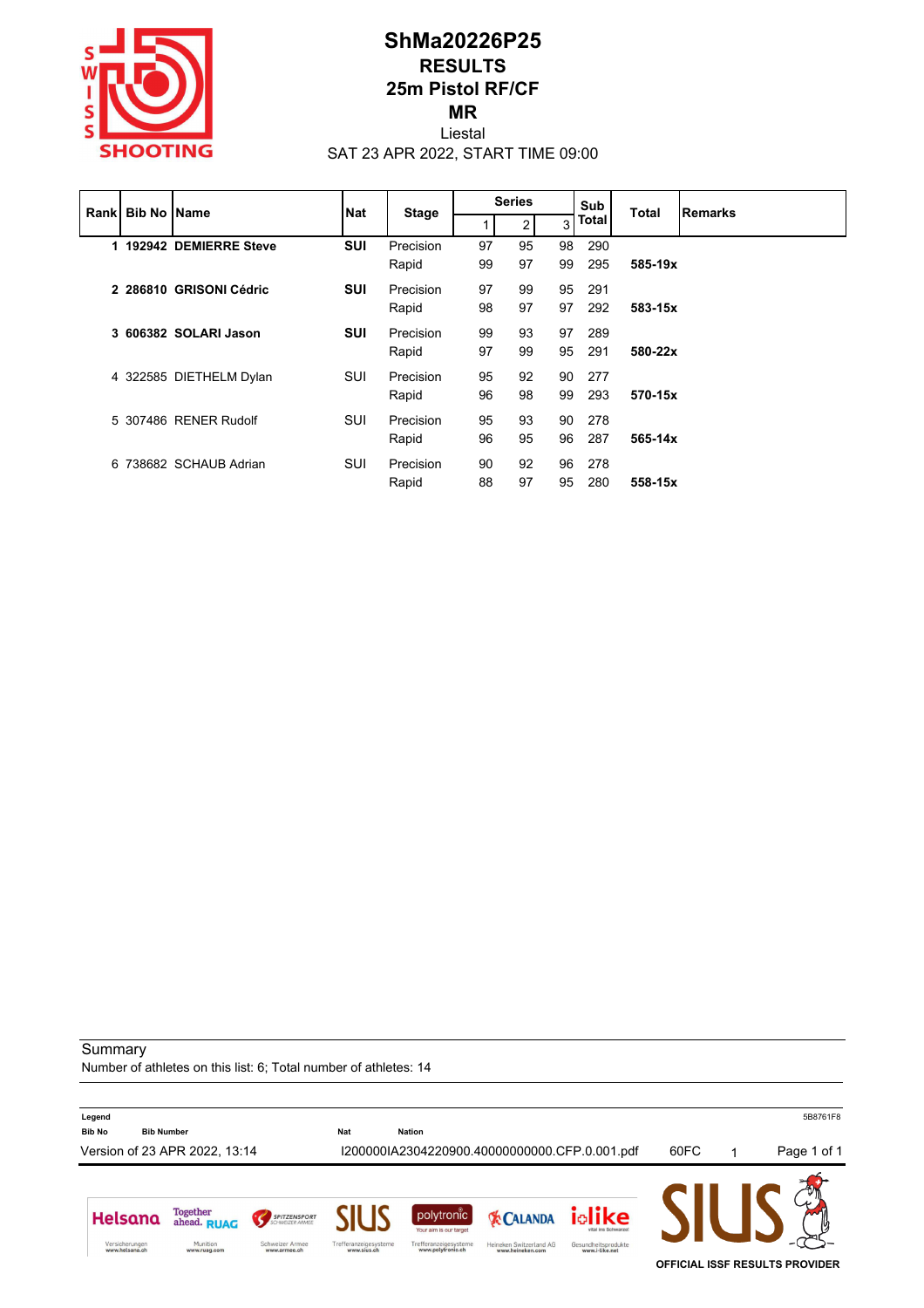

## **ShMa20226P25 RESULTS 25m Pistol RF/CF MJ** Liestal

SAT 23 APR 2022, START TIME 09:00

|      | Rank Bib No Name          | <b>Nat</b> | <b>Stage</b>       | <b>Series</b> |   | Sub          | <b>Total</b> | Remarks    |
|------|---------------------------|------------|--------------------|---------------|---|--------------|--------------|------------|
|      |                           |            |                    | ◠             | 3 | <b>Total</b> |              |            |
| 3320 | <b>HEIJDEMANN Jon</b>     | SUI        | Precision<br>Rapid |               |   |              |              | <b>DNS</b> |
|      | 839870 HOFMANN Alessandro | SUI        | Precision<br>Rapid |               |   |              |              | <b>DNS</b> |
|      | 928109 REIMANN Alexander  | SUI        | Precision<br>Rapid |               |   |              |              | <b>DNS</b> |

**Summary** 

Number of athletes on this list: 3; Total number of athletes: 14

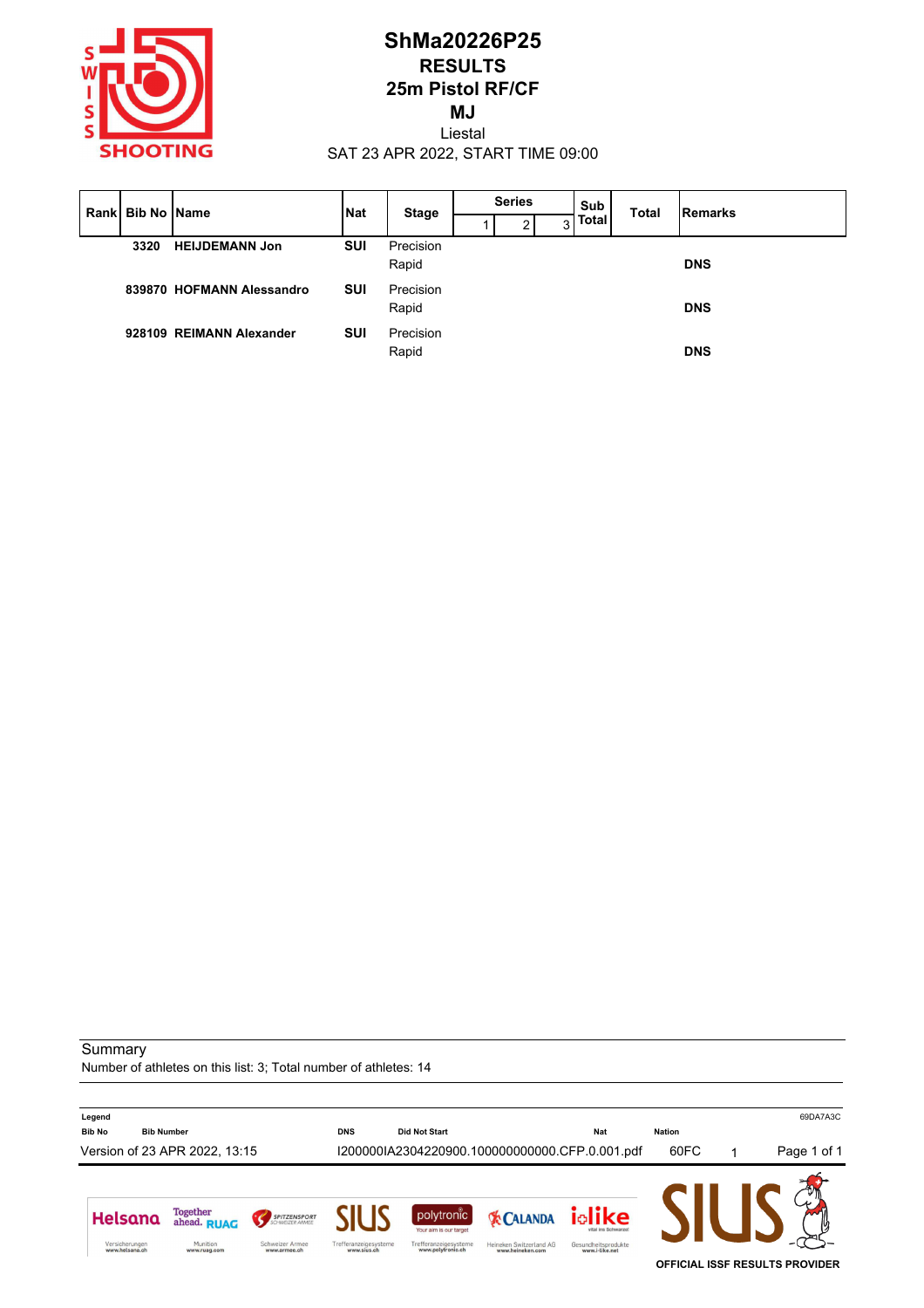

# **ShMa20226P25 RESULTS 25m Pistol RF/CF WR**

Liestal SAT 23 APR 2022, START TIME 09:00

| Rankl | <b>Bib No IName</b> |                        | <b>Nat</b> | <b>Stage</b>       | <b>Series</b> |    |    | Sub          | <b>Total</b> | <b>IRemarks</b> |  |
|-------|---------------------|------------------------|------------|--------------------|---------------|----|----|--------------|--------------|-----------------|--|
|       |                     |                        |            |                    |               | 2  | 3  | <b>Total</b> |              |                 |  |
|       |                     | 522215 LASRY Myriam    | <b>SUI</b> | Precision          | 89            | 93 | 91 | 273          |              |                 |  |
|       |                     |                        |            | Rapid              | 95            |    | 95 | 285          | $558 - 13x$  |                 |  |
|       |                     | 858058 WYSSMANN Nicole | SUI        | Precision<br>Rapid |               |    |    |              |              | <b>DNS</b>      |  |

#### **Summary**

Number of athletes on this list: 2; Total number of athletes: 14

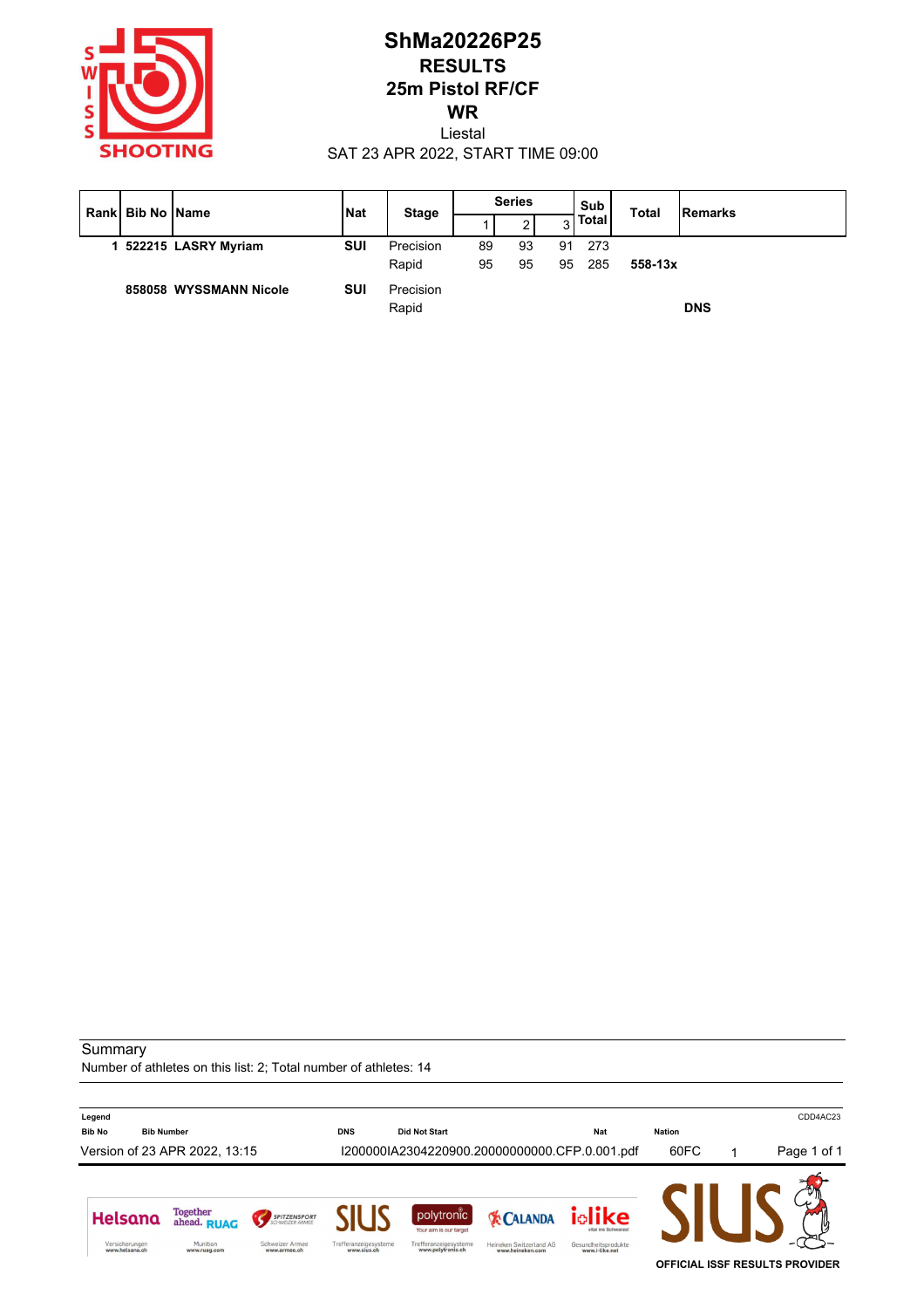

## **ShMa20226P25 RESULTS 25m Pistol RF/CF WJ** Liestal

SAT 23 APR 2022, START TIME 09:00

| Rankl |  | <b>Bib No IName</b>     | <b>Nat</b> | <b>Stage</b> | <b>Series</b> |    |    | Sub<br><b>Total</b> | Remarks    |  |
|-------|--|-------------------------|------------|--------------|---------------|----|----|---------------------|------------|--|
|       |  |                         |            |              |               |    | 3  | <b>Total</b>        |            |  |
|       |  | 1 852288 WAEBER Jessica | <b>SUI</b> | Precision    | 93            | 90 | 95 | - 278               |            |  |
|       |  |                         |            | Rapid        | 95            | 95 | 91 | 281                 | $559 - 9x$ |  |
|       |  | 2 748189 METZ Michelle  | <b>SUI</b> | Precision    | 92            | 81 | 89 | -262                |            |  |
|       |  |                         |            | Rapid        | 94            | 87 | 92 | -273                | $535 - 9x$ |  |
|       |  | 3 735839 CONUS Aubane   | SUI        | Precision    | 74            | 74 | 65 | - 213               |            |  |
|       |  |                         |            | Rapid        | 57            | 79 | 67 | 203                 | $416 - 0x$ |  |
|       |  |                         |            |              |               |    |    |                     |            |  |

**Summary** 

Number of athletes on this list: 3; Total number of athletes: 14

**Legend** 712B2D27 **Bib No Bib Number Nat Nation** Version of 23 APR 2022, 13:16 I200000IA2304220900.80000000000.CFP.0.001.pdf 60FC 1 Page 1 of 1 Helsana Together<br>ahead. RUAG iolike polytronic SPITZENSPORT **EX CALANDA** Your aim is our targe Versicherungen<br>www.helsana.ch Munition<br>www.ruag.com Schweizer Armee<br>www.armee.ch Trefferanzeigesysteme<br>www.sius.ch Trefferanzeigesysteme<br>www.polytronic.ch Heineken Switzerland AG<br>www.heineken.com Gesundheitsprodukte<br>www.i-like.net **OFFICIAL ISSF RESULTS PROVIDER**